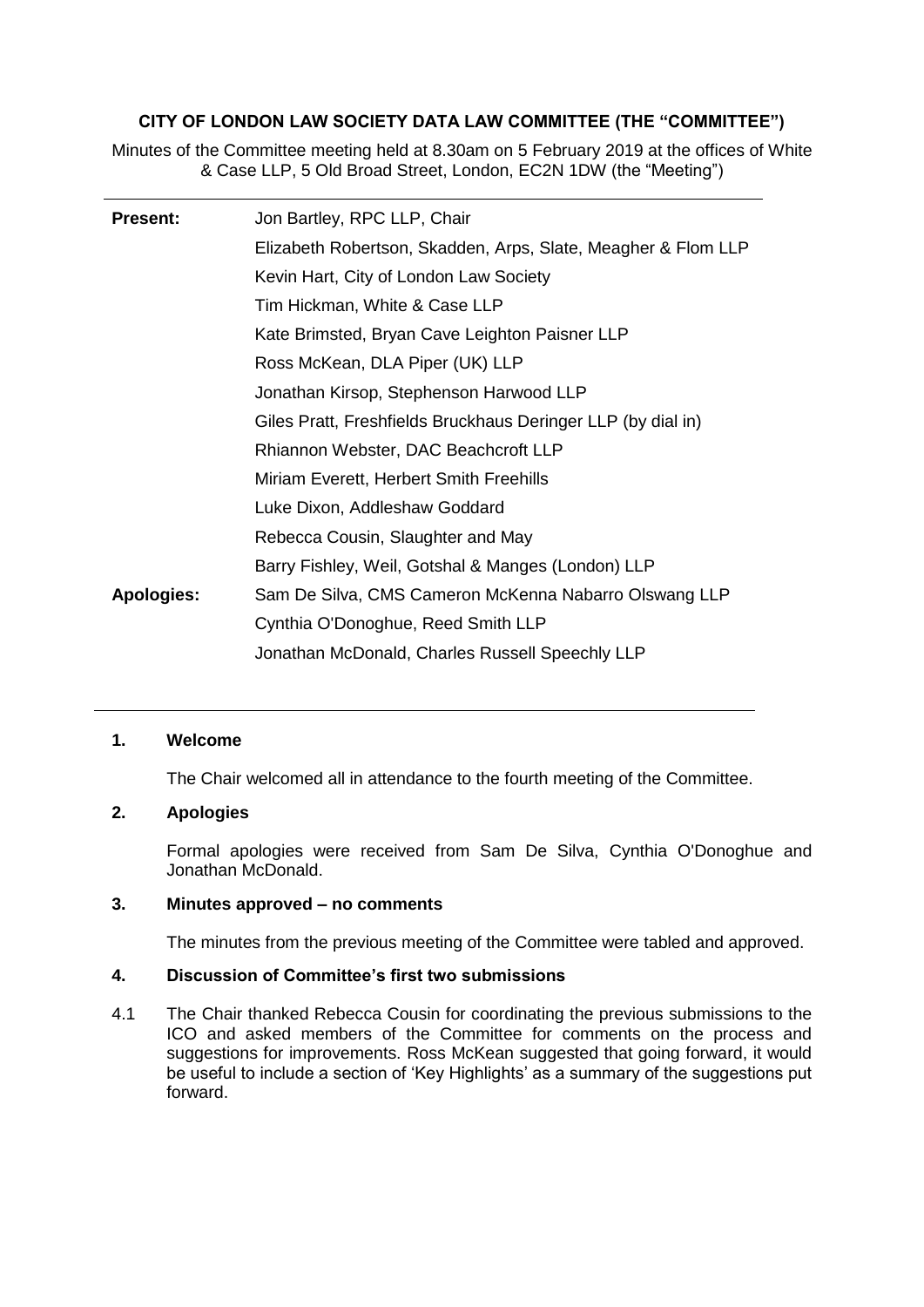# **5. Follow up points arising from previous meeting**

- 5.1 The Chair reminded the Committee of the proposal to appoint a Committee Secretary that could be an associate of a Committee member. The Chair suggested that Committee members send names of any associates to be considered for this role to him.
- 5.2 The Chair asked Tim Hickman if he had heard of any interest from the Cabinet Office to engage with the Committee. Tim Hickman said he had followed up with the Cabinet Office who had said that their priorities lay elsewhere at present, due to Brexit.

### **6. Fines under the GDPR**

6.1 Miriam Everett explained that she had spoken to a representative of the Belgian DPA about the calculation of fines and was told there was still no clear system in place. Ross McKean pointed out that there was some interesting commentary from Germany on fines, which said it would be unlawful for DPAs to look at group revenue when assessing fines. Instead, only the revenue of the entity in question is relevant. Ross McKean suggested that given the current dearth of policy, this Committee could share ideas and produce guidance instead of waiting for a regulator to do so. There was general support for this proposal.

# **7. One stop shop under the GDPR**

- 7.1 Miriam Everett noted that the one-stop-shop ("**OSS**") is a big concern for many of her clients. Tim Hickman pointed out that CNIL's recent imposition of a  $\epsilon$ 50 million fine showed that US technology companies that have established themselves in Ireland are concerned about the risk that the OSS offers no real protection against the risk that a DPA in another Member State (in this case France) decides to take enforcement action on the basis that it does not believe that real decision-making power sits in Ireland. He also said that a significant outstanding question is whether the OSS principles will be applied in practice, or whether DPAs will ride roughshod over those principles when it suits them.
- 7.2 Jonathan Kirsop noted that the CNIL's approach could mean that any DPA could impose fines against a company with operations across the EU. Tim Hickman added that it was also likely that multiple DPAs could impose fines on such a company once a breach was established. Miriam Everett commented that if large companies felt they were under attack from multiple regulators, they might decide to start focusing on the OSS principle.
- 7.3 Tim Hickman noted that it would be interesting to see how quickly DPAs would begin to take enforcement action against companies outside the technology sector, as currently many companies in other sectors do not seem to believe that the GDPR will ever be enforced against them.

# **8. Cookies**

- 8.1 The Chair raised the issue of cookie notices on websites achieving the right balance between intrusiveness and necessity. He mentioned it would be helpful to have guidance on cookie policies.
- 8.2 Ross McKean noted that he had seen larger cookie banners and opt-out notices, but not a fundamental shift towards granular cookie controls. He also raised the point that inadvertent antitrust issues might arise out of privacy requirements, due to the limited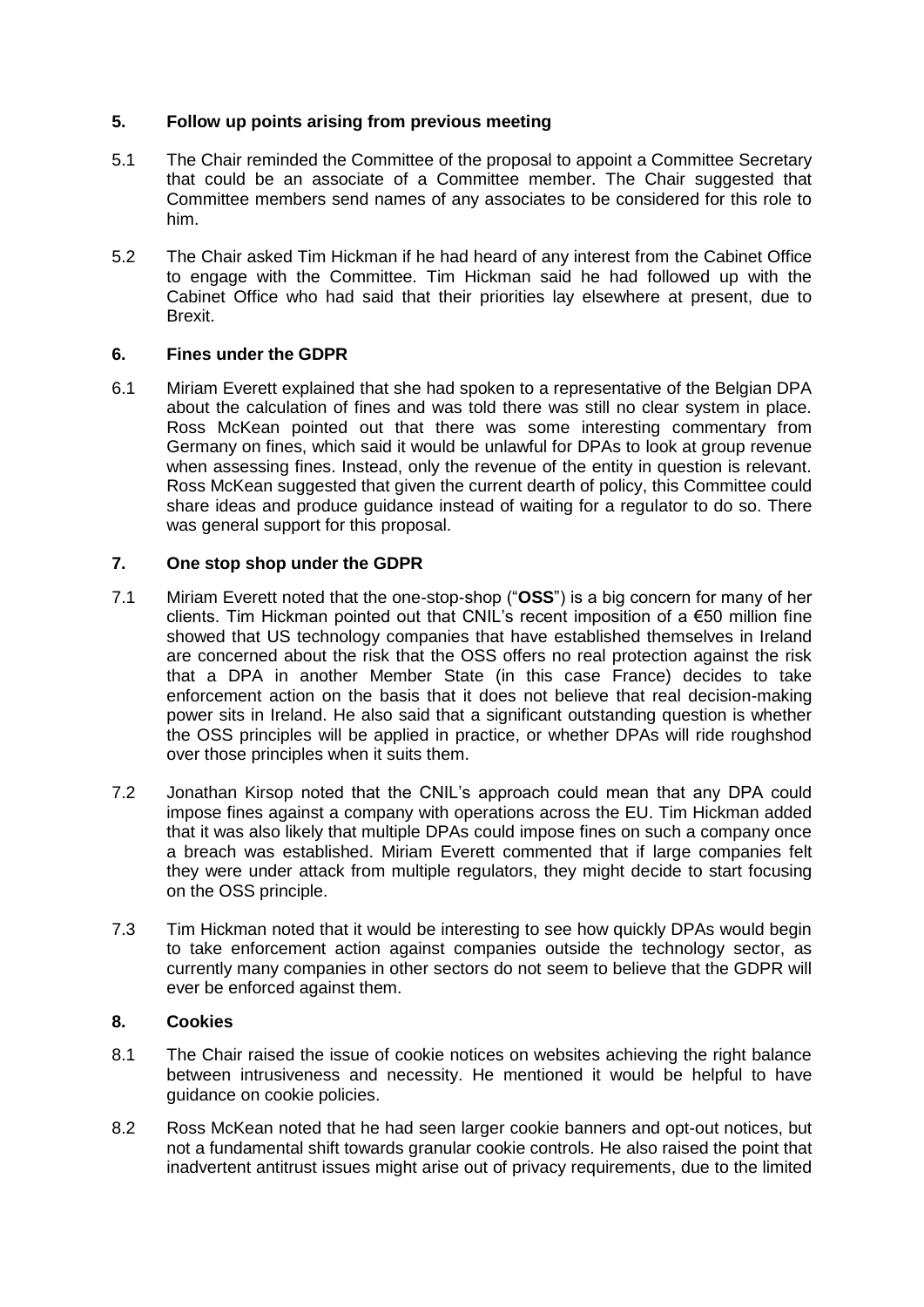number of companies that exercise significant control over a large portion of the online advertising market.

- 8.3 Tim Hickman noted that there is a tension between: (i) the existing WP29 quidance<sup>1</sup> which permits website operators to obtain consent as a prior condition to the provision of a website or other service; and (ii) Article 7(4) GDPR, which indicates that any consent obtained in this manner may not be "freely given" (and may therefore be invalid). This tension appears to stem from the fact that the consents cover different activities (setting of cookies versus processing of personal data) but is not helped by the fact that the ePrivacy Directive imports the standard of consent in the GDPR. $<sup>2</sup>$  Ross McKean discussed the fact that there are reasonable arguments</sup> for overcoming the presumption in Article 7(4) that such consent is not freely given. It was generally agreed that clarity from DPAs on this point would be helpful.
- 8.4 The Chair suggested that one possible approach could be to provide a cookiecategory choice instead of a cookie-by-cookie choice for users to opt-into or switch off on a 'dashboard'. However, Miriam Everett noted that this would make the notice too technical and difficult for a lay person to comprehend. Rebecca Cousin also agreed the conflict between transparency and comprehensibility of cookie notices was a challenge.
- 8.5 Tim Hickman added that clients are increasingly experiencing attacks on social media (often from individuals seeking to make a name for themselves in data protection) alleging that clients have failed to implement proper data protection or cookie compliance mechanisms. These attacks can be very difficult to resolve positively.

### **9. Codes of conduct**

1

- 9.1 Kevin Hart suggested reaching out to the Institute of Government and working with them on questions around codes of conduct. Tim Hickman noted that there is a gap between Article 40 GDPR (which sets out the rules for codes of conduct) and Article 41 GDPR (which states that codes of conduct "may" – not "must" – be monitored by an accredited body). Tim Hickman reported that the Irish DPA has said the objective of Article 41 was to reduce the work of DPAs, and therefore there must be an accredited body, regardless of the wording of the GDPR. However, the Belgian DPA has given a preliminary view that the GDPR cannot be read in this way, and that Article 41(1) does not create an obligation to appoint an accredited body. The preparation of EDPB guidance on codes of conduct is being led by the Irish DPA, but at present there is no indication on timing.
- 9.2 The Committee also discussed how it would be possible to satisfy the requirement in Article 41 of an accredited body being independent, while being funded by the organisations that sign up to the code of conduct. One of the main concerns discussed was that if the monitoring body fails to ensure compliance with codes of conduct, it will potentially be subject to fines under the GDPR, which may be difficult to insure. Ross McKean suggested appointing one person on the Committee who is independent.
- 9.3 The Chair observed that some clients are seeing codes of conduct as a silver bullet.

 $<sup>1</sup>$  See WP208, which states that, provided that users are "fully informed", their consent can be inferred from the</sup> user's "active behaviour" that indicates consent, such as dismissing a cookie banner.

<sup>&</sup>lt;sup>2</sup> See Article 2(f) of Directive 2002/58/EC, and Article 94(2) of Regulation (EU) 2016/679.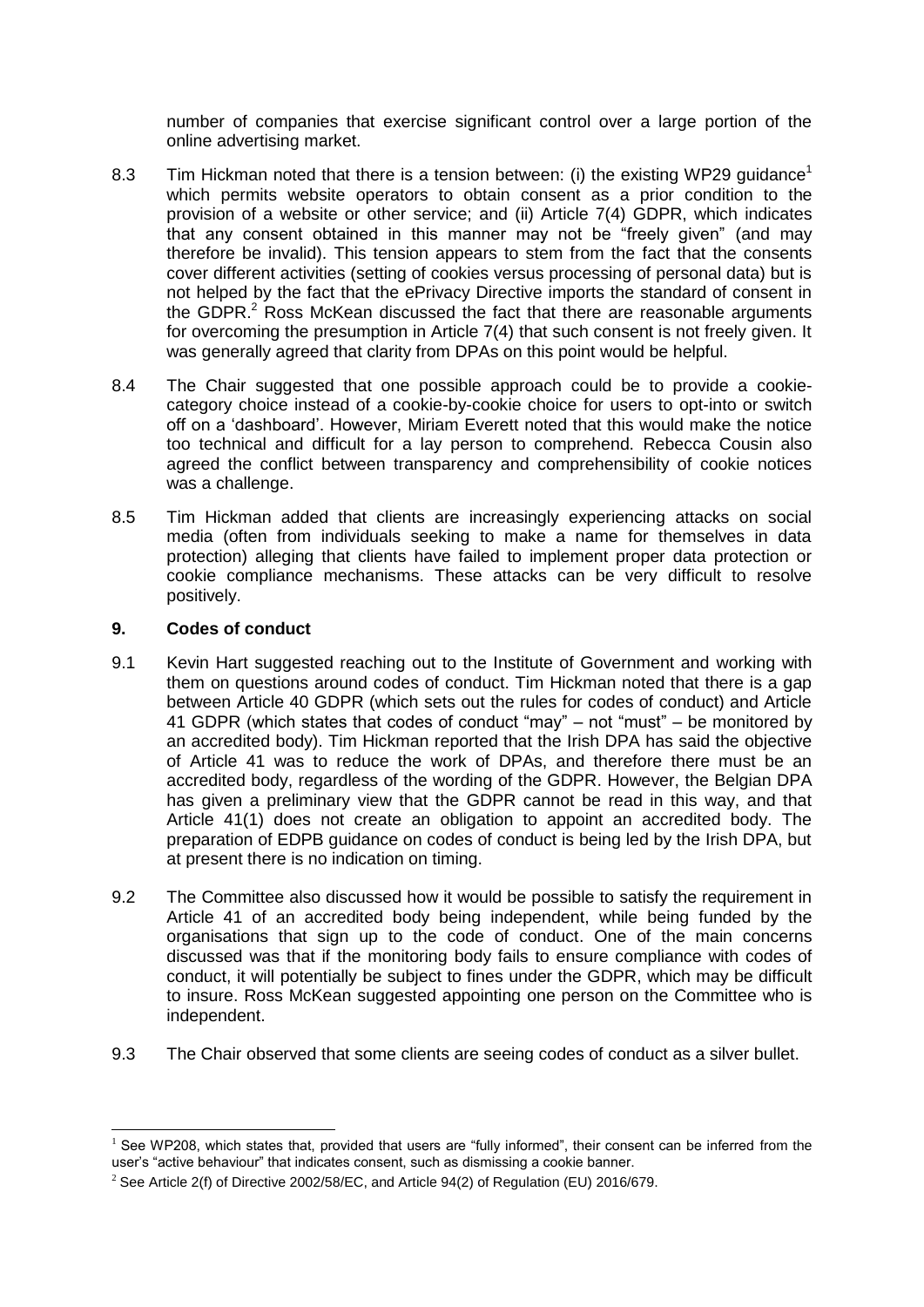#### **10. Artificial intelligence**

10.1 Rhiannon Webster informed the Committee that the ICO had commissioned a citizens jury asking them how to explain AI. The Committee discussed the difficulty of explaining AI to the public and the further challenge of regulating bias in AI. The Committee also discussed whether it would be better for the public to explain AI or ask individuals who have an interest to provide explanations. Ross McKean and the Chair raised the point that one of the fundamental challenges of this exercise was difficulty in providing explanations as to how an algorithm worked and made decisions in an AI context.

### **11. Data breaches**

- 11.1 Tim Hickman asked whether anyone had heard from the ICO regarding data breaches. The Chair said that the ICO had on some occasions, responded within a week. Ross McKean said that often the ICO responded asking his clients for more information on the data breach. Rhiannon Webster confirmed that she too had had a few relatively quick responses from the ICO.
- 11.2 Ross McKean pointed out that a long wait for a response from the ICO did not necessarily mean the client was in the clear. The ICO could take months to respond before asking for further information. He also noted the ICO was keen to close files especially if the breaches do not relate to companies which handle large volumes of personal data.
- 11.3 Rhiannon Webster further commented that in cases relating to doctors and other professions which are subject to confidentiality requirements, the ICO had mentioned certain breaches were not notifiable. Miriam Everett said that she had attended a seminar recently where the ICO mentioned there was a significant level of overnotification.
- 11.4 Ross McKean said DLA Piper had published a report on data breach notifications, which showed that the highest level of reporting was in the Netherlands, but other Member States have seen markedly lower levels of reporting.
- 11.5 The Chair noted that data breach notifications were mainly made online but a small proportion were also made over the telephone. Miriam Everett added that telephone conversations should not be treated as informal communications and would be treated by the ICO as a formal notification.
- 11.6 Ross McKean suggested that the 72-hour notification requirement was not as important as getting the information right when reporting and the incremental harm of waiting a week to have a better understanding of the data breach rather than notifying within 72 hours was likely to be marginal. He also pointed to the US, where the introduction of reporting obligations in some states had seen a spike in notifications followed by a gradual tailing off, as organisations became increasingly wary of over-notification. Miriam Everett agreed that it was likely the high volume of notifications would eventually fall.
- 11.7 The Chair pointed out that notifying data subjects is a challenge for many clients because of the risk of causing distress. He said individuals tend to panic and are likely to assume any future issues could be traced back to a breach notification.
- 11.8 The Chair raised the fact that an increasing number of ambulance chasing law firms have emerged, and are encouraging individuals to sue for data breaches. Miriam